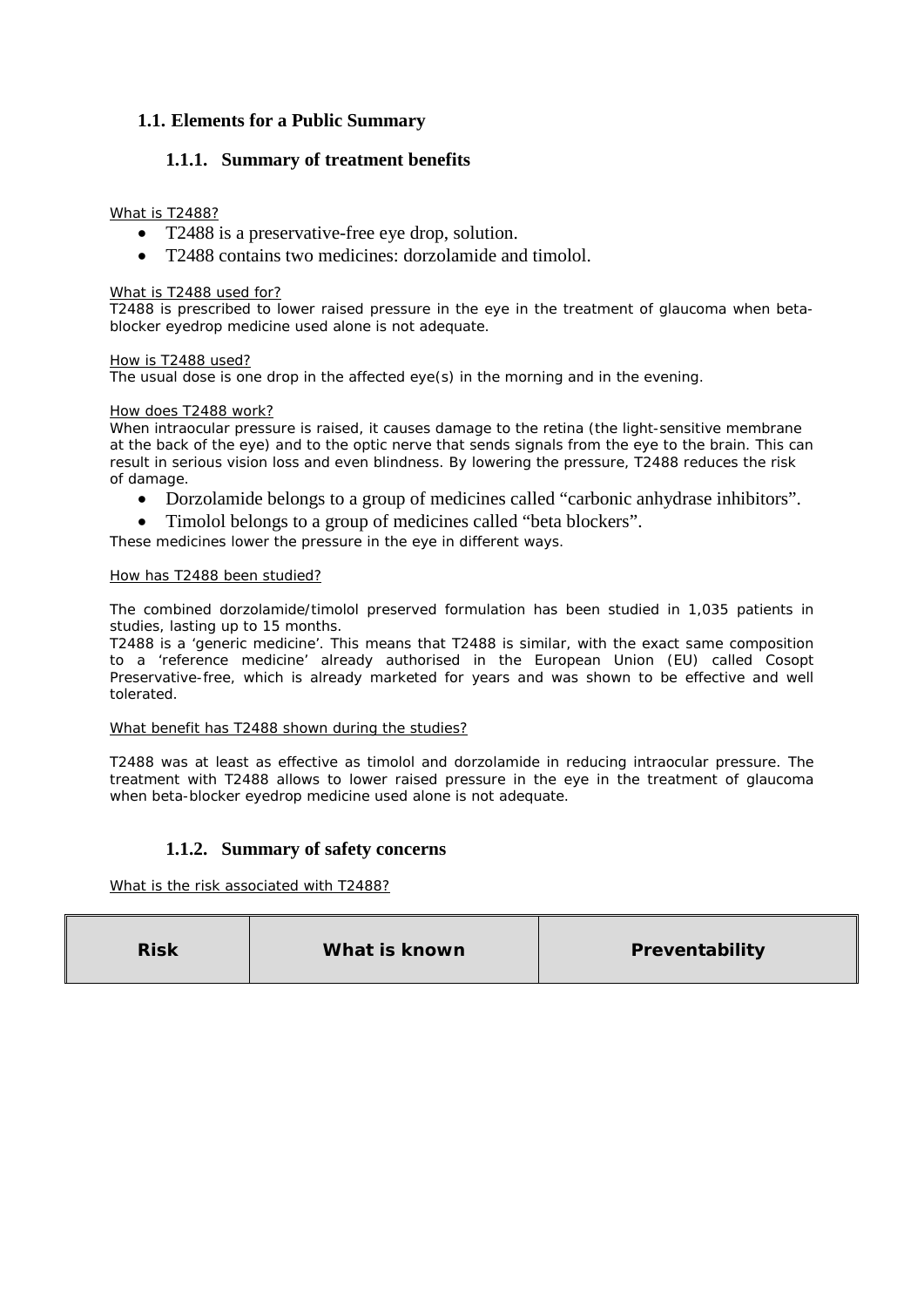| Respiratory         | T2488 should not be used<br>$\bullet$ | Routine                            |
|---------------------|---------------------------------------|------------------------------------|
| disorders           | in patients who have now or           | Appropriate wording in the patient |
|                     | had in the past respiratory           | information:                       |
|                     | problems, such as asthma,             |                                    |
|                     | chronic<br>severe<br>or               |                                    |
|                     | obstructive<br>bronchitis             |                                    |
|                     | (severe lung disease which            |                                    |
|                     | may cause<br>wheeziness,              |                                    |
|                     | difficulty<br>breathing<br>in         |                                    |
|                     | and/or<br>long-standing               |                                    |
|                     | cough).                               |                                    |
|                     | T2488 should be used with             |                                    |
|                     | in patients<br>caution<br>who         |                                    |
|                     | have now or have had in               |                                    |
|                     | breathing<br>the<br>past              |                                    |
|                     | problems,<br>asthma<br>or             |                                    |
|                     | chronic<br>obstructive                |                                    |
|                     | pulmonary disease                     |                                    |
| Cardiac or vascular | T2488 should not be used<br>$\bullet$ | Routine                            |
| disorders           | in patients who have now or           | Appropriate wording in the patient |
|                     | had in the past a slow heart          | information:                       |
|                     | failure<br>beat,<br>heart<br>or       |                                    |
|                     | disorders of heart rhythm             |                                    |
|                     | (irregular heart beats).              |                                    |
|                     | T2488 should be used with             |                                    |
|                     | caution in patients<br>who            |                                    |
|                     | have now or have had in               |                                    |
|                     | the past coronary heart               |                                    |
|                     | disease<br>(symptoms)<br>can          |                                    |
|                     | include<br>chest<br>pain<br>or        |                                    |
|                     | tightness, breathlessness,            |                                    |
|                     | or choking), heart failure,           |                                    |
|                     | blood<br>low<br>pressure,             |                                    |
|                     | disturbances of heart rate            |                                    |
|                     | such as slow heart beat,              |                                    |
|                     | blood<br>circulation<br>poor          |                                    |
|                     | disease (such as Raynaud's            |                                    |
|                     | disease<br>Raynaud's<br>or            |                                    |
|                     | syndrome).                            |                                    |

What are the other potential risks associated with T2488?

| <b>Risk</b>                          | What is known                                                                                                                                                     | Preventability                                                  |
|--------------------------------------|-------------------------------------------------------------------------------------------------------------------------------------------------------------------|-----------------------------------------------------------------|
| Allergy and severe<br>skin reactions | • T2488 should not be used Routine<br>(hypersensitive) to $ $ information:<br>dorzolamide hydrochloride,<br>timolol maleate or any of<br>the other ingredients of | in patients who are allergic Appropriate wording in the patient |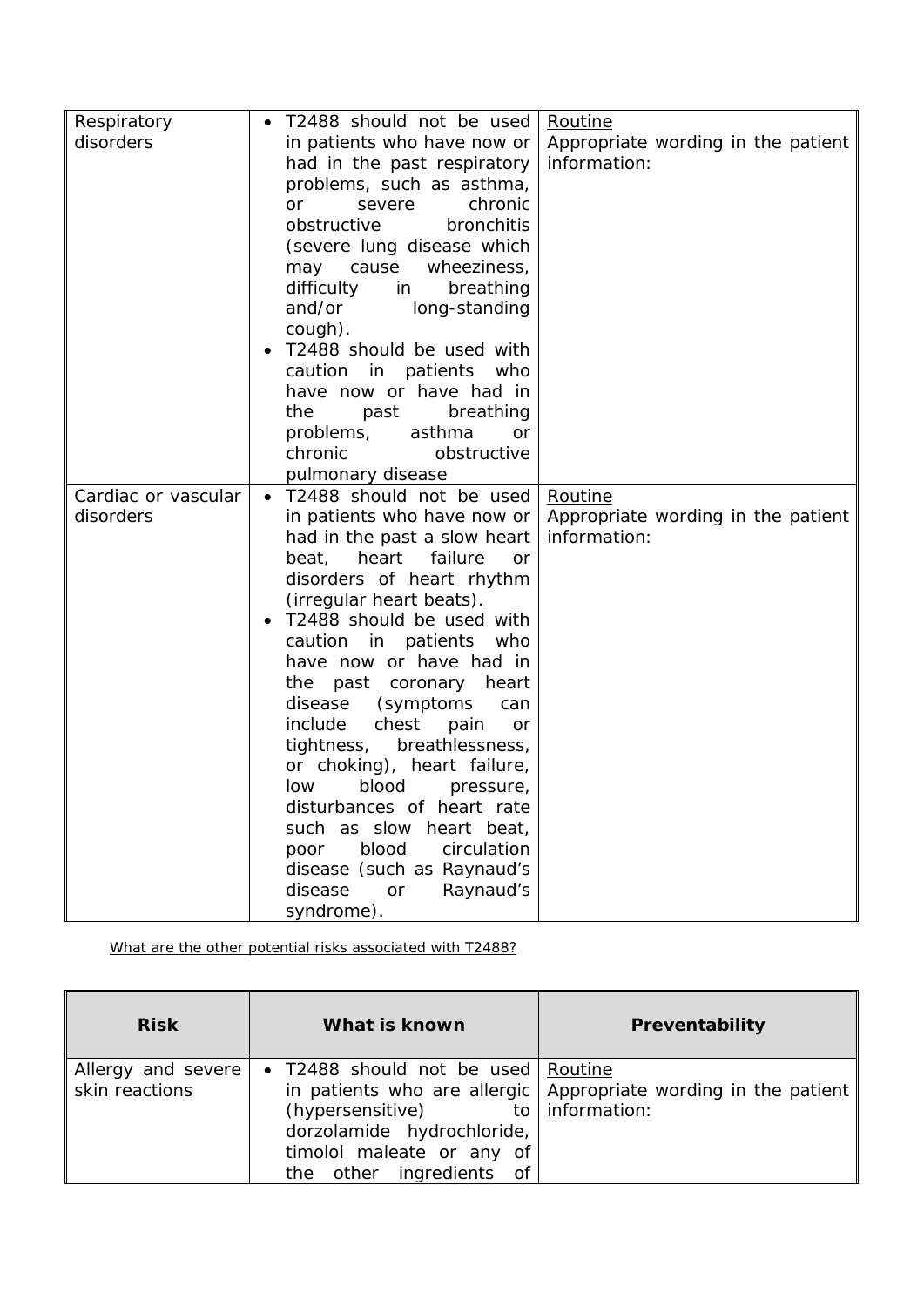|                                                                          | T2488.                                                                                                                                                                                                                                                                                                                                                                            |                                                               |
|--------------------------------------------------------------------------|-----------------------------------------------------------------------------------------------------------------------------------------------------------------------------------------------------------------------------------------------------------------------------------------------------------------------------------------------------------------------------------|---------------------------------------------------------------|
|                                                                          |                                                                                                                                                                                                                                                                                                                                                                                   |                                                               |
|                                                                          |                                                                                                                                                                                                                                                                                                                                                                                   |                                                               |
| Kidney<br>stone,<br>kidney disease                                       | T2488 should not be used<br>$\bullet$<br>in patients who have severe<br>kidney disease or problems,<br>or a prior history of kidney<br>stones.<br>T2488 should not be used<br>in patients who have excess<br>acidity of the blood caused<br>by a build up of chloride in<br>the blood (hyperchloremic<br>acidosis).                                                               | Routine<br>Appropriate wording in the patient<br>information: |
| Corneal toxicity                                                         | Corneal erosion (damage to<br>layer of the<br>front<br>the<br>eyeball)<br>Swelling of the cornea (with<br>symptoms<br>0f<br>visual<br>disturbances).<br>Ophthalmic<br>beta-blockers<br>may induce<br>dryness<br>of<br>eyes. Patients with corneal<br>diseases should be treated<br>with caution.                                                                                  | Routine<br>Appropriate wording in the patient<br>information  |
| Choroidal<br>detachment                                                  | Detachment of the<br>layer<br>$\bullet$<br>retina<br>that<br>below<br>the<br>contains<br>blood<br>vessels<br>filtration<br>following<br>from<br>surgery which may cause<br>visual disturbances.                                                                                                                                                                                   | Routine<br>Appropriate wording in the patient<br>information  |
| Concomitant<br>with<br>treatment<br>systemic<br>beta-<br>blocking agents | affect<br>T2488<br>can<br>be<br><b>or</b><br>affected by other medicines<br>you are using, including<br>other eye drops for the<br>treatment of glaucoma.<br><b>This</b><br>particularly<br>is.<br>important in patients taking<br>medicine to lower<br>blood<br>pressure or to treat heart<br>disease (such as calcium<br>blockers,<br>channel<br>beta-<br>blockers or digoxin). | Routine<br>Appropriate wording in the patient<br>information: |
| Hypoglycaemia,<br>diabetes                                               | T2488 should be used with<br>caution<br>in<br>patients<br>with<br>diabetes as timolol may mask<br>signs and symptoms of low<br>blood sugar                                                                                                                                                                                                                                        | Routine<br>Appropriate wording in the patient<br>information: |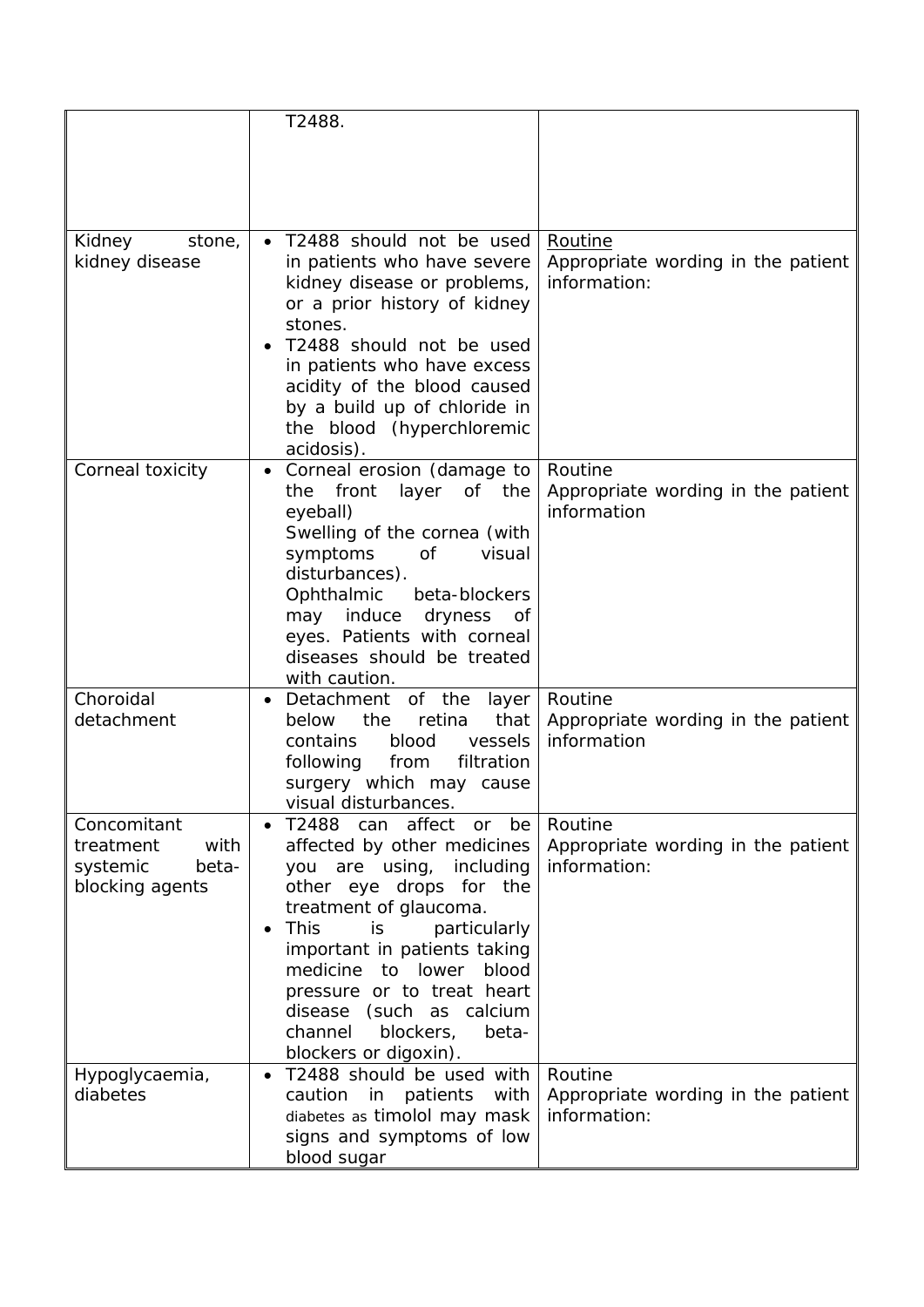Missing information

| <b>Risk</b>                                | What is known                                                                                                                                                  |
|--------------------------------------------|----------------------------------------------------------------------------------------------------------------------------------------------------------------|
| Use in children and                        | There are no data in children and adolescents. T2820                                                                                                           |
| adolescent                                 | is not recommended in these patients.                                                                                                                          |
| Patients with liver                        | Tell your doctor about any liver problems you now                                                                                                              |
| impairment                                 | have or have suffered from in the past.                                                                                                                        |
|                                            | This medicinal product has not been studied in                                                                                                                 |
|                                            | patients with hepatic impairment and should                                                                                                                    |
|                                            | therefore be used with caution in such patients.                                                                                                               |
| Patients with renal                        | Tell your doctor about any renal problems you now                                                                                                              |
| impairment                                 | have or have suffered from in the past.                                                                                                                        |
|                                            | This medicinal product has not been studied in                                                                                                                 |
|                                            | patients with renal impairment and should therefore                                                                                                            |
|                                            | be used with caution in such patients.                                                                                                                         |
| Use in pregnant or<br>breast-feeding women | Pregnancy and breast-feeding                                                                                                                                   |
|                                            | Do not use JT2488 if you are pregnant unless your                                                                                                              |
|                                            | doctor considers it necessary. Ask your doctor or                                                                                                              |
|                                            | pharmacist for advice before taking any medicine.                                                                                                              |
|                                            | Do not use T2488 if you are breast-feeding. Timolol<br>may get into your milk. Ask your doctor for advice<br>before taking any medicine during breast-feeding. |

## **1.1.3. Summary of risk minimisation measures by safety concern**

All medicines have a Summary of Product Characteristics (SmPC) which provides physicians, pharmacists and other health care professionals with details on how to use the medicine, the risks and recommendations for minimising them. An abbreviated version of this in lay language is provided in the form of the package leaflet (PL). The measures in these documents are known as routine risk minimisation measures.

The Summary of Product Characteristics and the Package leaflet for T2488 can be found in the T2488's EPAR page.

T2488 is a 'generic medicine'. This means that T2488 is similar, with the exact same composition to a 'reference medicine' already authorised in the European Union (EU) called Cosopt Preservative-free, which is already marketed for years and was shown to be effective and well tolerated.

Regarding the other potential risks, no additional measures besides routine pharmacovigilance are necessary.

This medicine has no additional risk minimisation measures.

## **1.1.4. Summary of additional risk minimisation measures by safety concern**

No additional risk minimisation measures are deemed necessary.